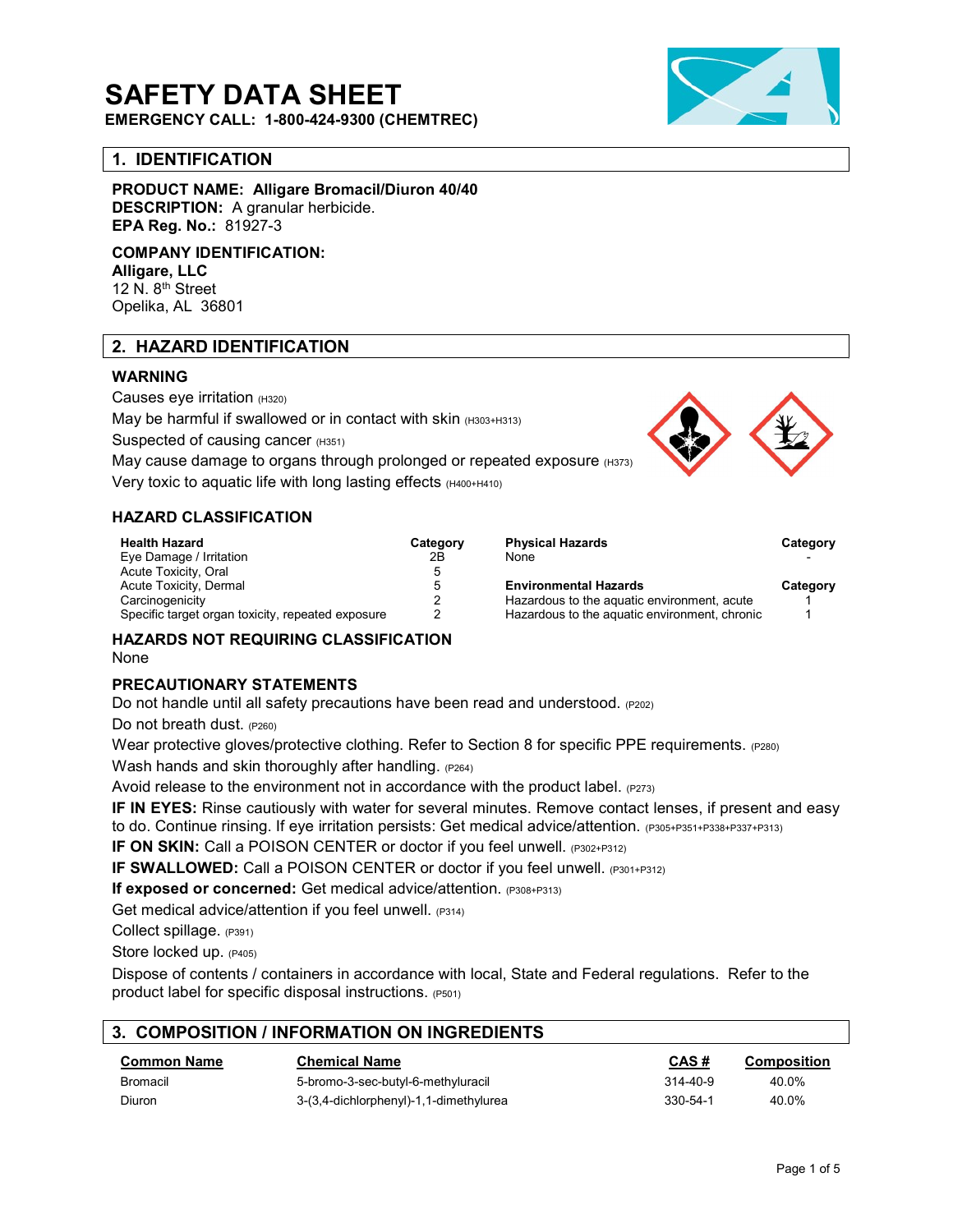# 4. FIRST AID MEASURES

Have the product container or label with you when calling a poison control center or doctor or going for treatment. You may also contact CHEMTREC at 1-800-424-9300 for emergency medical treatment information.

IF SWALLOWED: Call a poison control center or doctor immediately for treatment advice. Have person sip a glass of water if able to swallow. Do not induce vomiting unless told to do so by the poison control center or doctor. Do not give anything by mouth to an unconscious person.

IF ON SKIN OR CLOTHING: Take off contaminated clothing. Rinse skin immediately with plenty of water for 15-20 minutes. Call a doctor or poison control center if you feel unwell.

IF IN EYES: Hold eye open and rinse slowly and gently with water for 15-20 minutes. Remove contact lenses, if present, after the first 5 minutes, then continue rinsing eye. If eye irritation persists: Get medical advice/attention.

## 5. FIREFIGHTING MEASURES

Fire and Explosion Hazards: Dust may form explosive mixture in air. Thermal decomposition may release irritating gases and fumes (see Section 10).

Extinguishing Medium: Water spray, foam, dry chemical or carbon dioxide (CO2).

Fire Fighting Equipment: Firefighters should be equipped with self-contained positive pressure breathing apparatus and full bunker gear.

Fire Fighting Instructions: Evacuate area of all unnecessary personnel and fight fire from a safe distance upwind. Contain contaminated water / firefighting water; do not allow to enter drains or waterways. Foam or dry chemical fire extinguishing systems are preferred to prevent environmental damage from excessive water runoff.

**NFPA Ratings:** Health  $-1/$  Flammability  $-1/$  Reactivity - 0

# 6. ACCIDENTAL RELEASE MEASURES

Clean up spills immediately observing the precautions in Section 8 of this SDS. Isolate the hazard area and keep unnecessary and unprotected personnel from entering. Shovel into bags or boxes, do not return to container for reuse. Prevent material from contaminating soil or from entering sewage and drainage systems and bodies of water. If spill area is on ground near valuable plants or trees, remove top two inches of soil after initial cleanup.

# 7. HANDLING AND STORAGE

Avoid contact with eyes, skin and clothing. Wash thoroughly with soap and water after handling and before eating, drinking, chewing gum, using tobacco, or using the toilet.

Do not contaminate water, food or feed by storage. Store at temperatures above 32°F, do not allow product to freeze.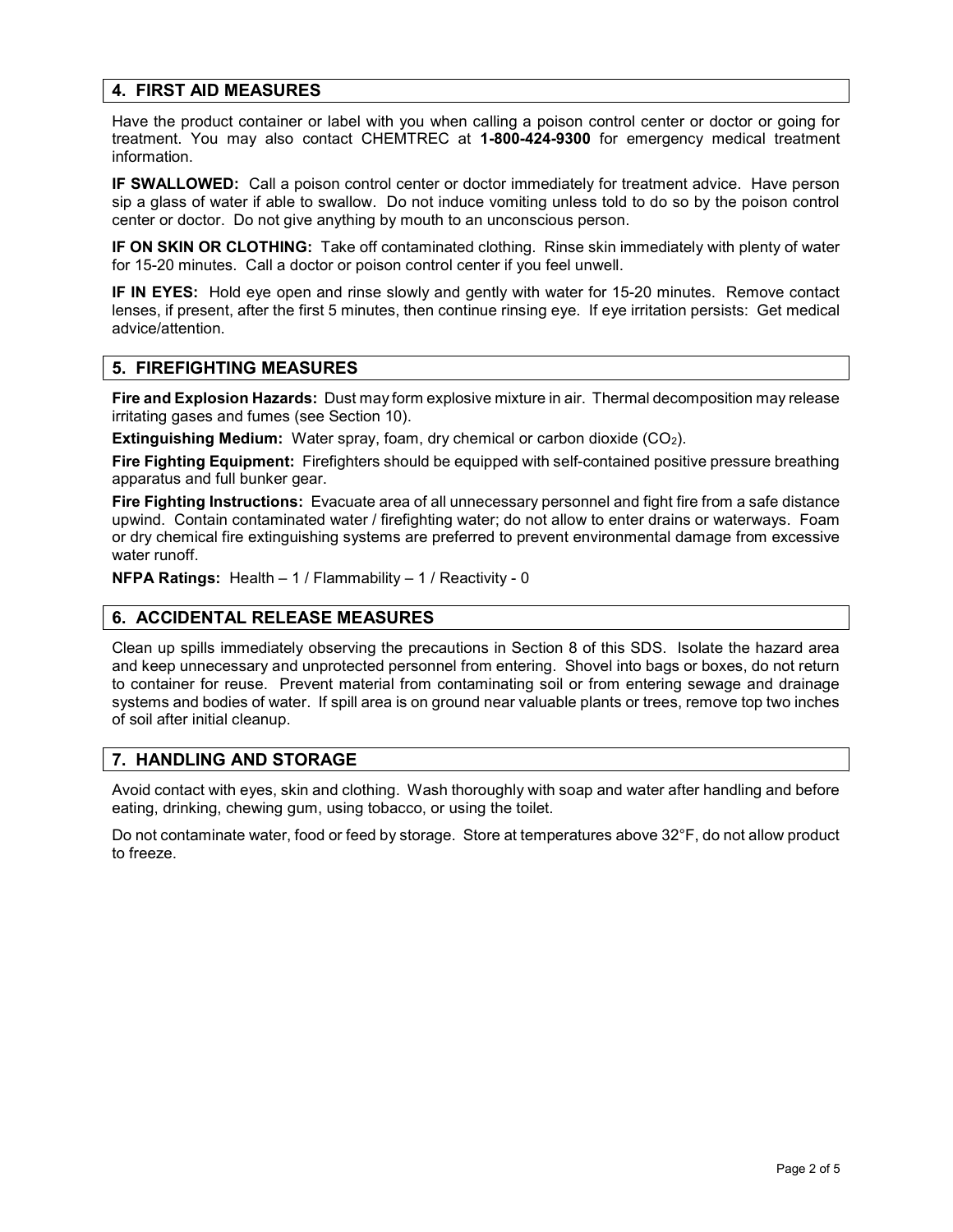# 8. EXPOSURE CONTROLS / PERSONAL PROTECTION

Engineering Controls: Facilities storing or utilizing this material should be equipped with an eyewash station and a safety shower.

Protective Clothing: Persons coming into contact with this product must wear long-sleeved shirt and long pants, shoes plus socks, chemical-resistant gloves (such as Nitrile, Butyl, Neoprene, and / or Barrier Laminate), and a NIOSH-approved particulate filtering respirator equipped with N, R, or P class filter media (The respirator should have a NIOSH approval number prefix TC-84A and it is recommended that you require the respirator wearer be fit tested, and trained in the use, maintenance, and limitations of the respirator). When mixing, loading or cleaning equipment, in addition to the above, a chemical-resistant apron must be worn.

Discard clothing or other absorbent materials that have been drenched or heavily contaminated with this product's concentrate. Do not reuse them. Follow manufacturer's instructions for cleaning/maintaining PPE. If no such instructions for washables exist, use detergent and hot water. Keep and wash PPE separately from other laundry.

General: Remove clothing / PPE immediately, if pesticide gets inside. Then wash thoroughly and put on clean clothing. Remove PPE immediately after handling this product. Wash the outside of gloves before removing. As soon as possible, wash thoroughly and change into clean clothing.

#### 9. PHYSICAL AND CHEMICAL PROPERTIES

Appearance: beige powder Odor: odorless Melting/freezing point: Not available **Boiling point/Boiling range:** Not available **Flammability:** Not available Flammability limits (upper/lower): Not available **Flash point:** Not available Auto-ignition temperature: 420°C (788°F) Decomposition temperature: Not available

**pH:**  $8.0 - 9.0$ Kinematic viscosity: Not available Solubility: Dispersible **Partition coefficient:** Not available Vapor pressure: Not available Density: 0.591 g/mL (pour) Relative vapor density: Not available Particle characteristics: Not available

# 10. STABILITY AND REACTIVITY

CONDITIONS TO AVOID: None known.

CHEMICAL STABILITY: Stable under all normal use and storage conditions.

HAZARDOUS DECOMPOSITION PRODUCTS: None when stored and handled as prescribed. Thermal decomposition may release toxic and irritating fumes.

INCOMPATIBILITY WITH OTHER MATERIALS: None known.

POLYMERIZATION: Will not occur.

# 11. TOXICOLOGICAL INFORMATION

**ORAL TOXICITY (rat**  $LD_{50}$ **):** 2,300 mg/kg

**DERMAL TOXICITY (rabbit LD<sub>50</sub>):**  $> 2,000$  mg/kg

**INHALATION TOXICITY (rat LC** $_{50}$ **):**  $> 5.2$  mg/L (4-hour)

EYE IRRITATION: Moderately irritating

**SKIN IRRITATION: Slightly irritating** 

SKIN SENSITIZATION: Not sensitizing

# CARCINOGENICITY:

EPA: Group C (Possible Human Carcinogen) (Bromacil) "known / likely" human carcinogen (Diuron)

ACGIH: A3 (bromacil) **NTP:** Not Listed

IARC: Not Listed OSHA: Not Listed

**MUTAGENIC TOXICITY:** No evidence of mutagenic effects during in vivo and in vitro assays.

REPRODUCTIVE TOXICITY: No evidence in animal studies.

OTHER TOXICITY: May cause damage to organs through prolonged or repeated exposure.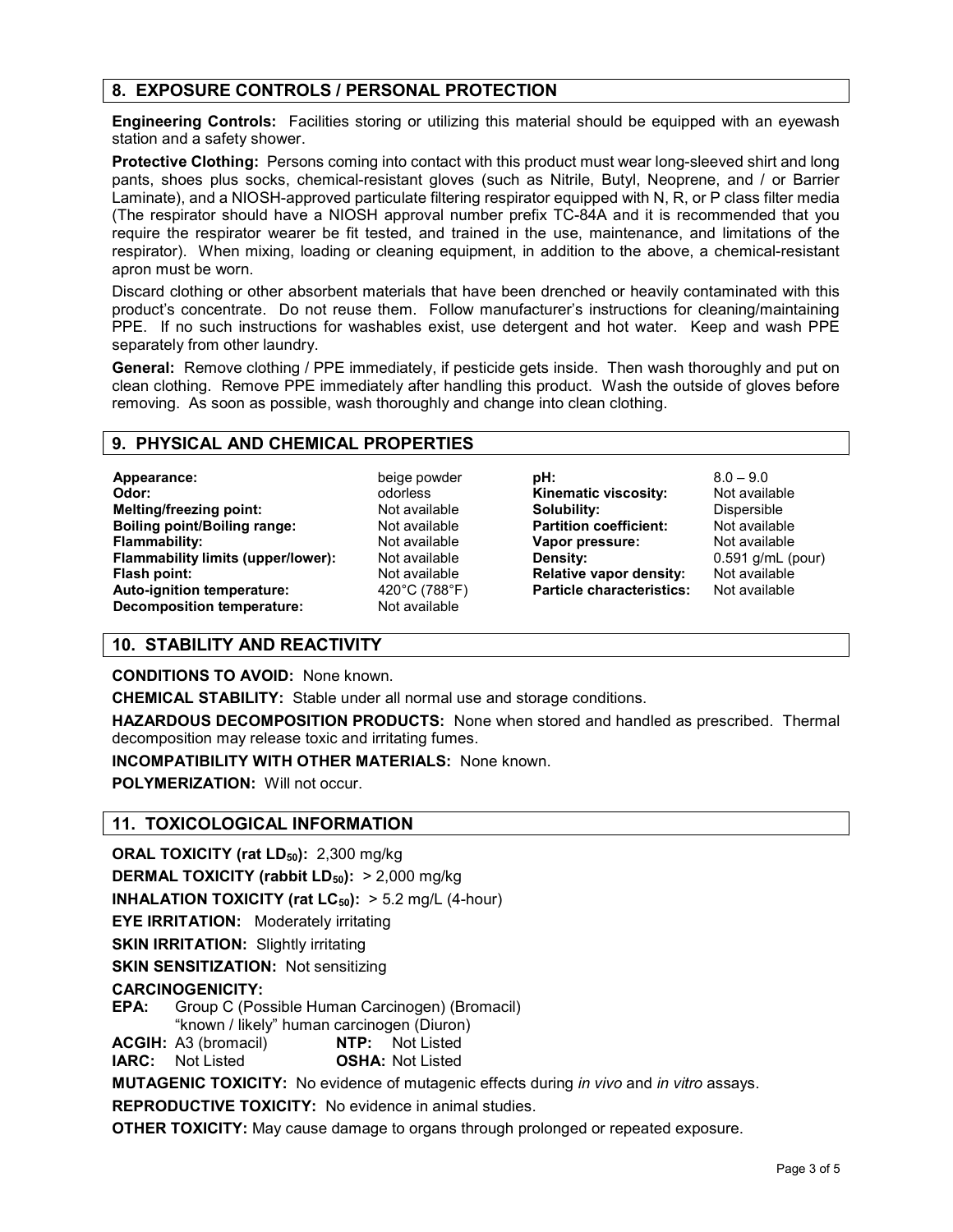# 12. ECOLOGICAL INFORMATION

For terrestrial uses, do not apply directly to water, or to areas where surface water is present, or to intertidal areas below the mean high-water mark. Do not contaminate water when cleaning equipment or disposing of equipment washwaters.

Bromacil is known to leach through soil and has been found in ground water as a result of normal field use. Apply this product only as specified on this label.

| <b>Chemical</b><br>Name    | Algae / Aquatic plants                                                                                                                                                                                                                                                          | Fish                                                                                                                                                                                                                                  | <b>Microorganisms</b>           | <b>Crustacea</b>                                                                                 |
|----------------------------|---------------------------------------------------------------------------------------------------------------------------------------------------------------------------------------------------------------------------------------------------------------------------------|---------------------------------------------------------------------------------------------------------------------------------------------------------------------------------------------------------------------------------------|---------------------------------|--------------------------------------------------------------------------------------------------|
| Bromacil<br>$314 - 40 - 9$ |                                                                                                                                                                                                                                                                                 | 180-192 mg/L: 96h LC <sub>50</sub><br>Pimephales promelas<br>32 mg/L: 96h LC <sub>50</sub><br>Lepomis macrochirus<br>30-40 mg/L: 96h LC <sub>50</sub><br>Oncorhynchus mykiss                                                          |                                 |                                                                                                  |
| <b>Diuron</b><br>330-54-1  | 0.022 mg/L: 96h $EC_{50}$<br>Desmodesmus subspicatus<br>$0.036$ mg/L: 72h $EC_{50}$ (static)<br>Desmodesmus subspicatus<br>0.1 mg/L: $72h$ EC <sub>50</sub> (static)<br>Pseudokirchneriella subcapitata<br>$0.0007$ : 96h $EC_{50}$ (static)<br>Pseudokirchneriella subcapitata | 13.4-15 mg/L: 96h LC <sub>50</sub><br>Pimephales promelas<br>2.3-3.3 mg/L: 96h LC <sub>50</sub><br>Lepomis macrochirus<br>14.7 mg/L: 96h LC <sub>50</sub><br>Oncorhynchus mykiss<br>2.9 mg/L: 96h LC <sub>50</sub><br>Cyprinus carpio | 16.38 mg/L: 5m EC <sub>50</sub> | 1.4 mg/L: 48h $EC_{50}$<br>Daphnia magna<br>6.3-13 mg/L: 48h $EC_{50}$<br>Daphnia magna (static) |

This product is very toxic to aquatic life with long lasting effects.

# 13. DISPOSAL CONSIDERATIONS

PESTICIDE DISPOSAL: Wastes resulting from the use of this product must be disposed of on site or at an approved waste disposal facility.

CONTAINER DISPOSAL: Nonrefillable container. Do not reuse or refill this container. Refer to the product label for specific container handling instructions.

# 14. TRANSPORT INFORMATION

| <b>UN Number:</b><br><b>Proper Shipping Name:</b>                                                          | UN3077<br>Environmentally hazardous substance, solid, N.O.S. (contains Bromacil,<br>Diuron)                                                                                                                                                                                                                       |
|------------------------------------------------------------------------------------------------------------|-------------------------------------------------------------------------------------------------------------------------------------------------------------------------------------------------------------------------------------------------------------------------------------------------------------------|
| <b>Transport Hazard Class:</b><br><b>Packing Group:</b><br><b>Hazard Zone:</b><br><b>Marine Pollutant:</b> | 9<br>Ш<br>A<br>Yes <sup>1</sup>                                                                                                                                                                                                                                                                                   |
|                                                                                                            | Hazardous Substance RQ: Diuron (CAS No. 330-54-1) (40%): RQ 100 lbs. (250 lbs. product)                                                                                                                                                                                                                           |
| Labels / Placards:                                                                                         | US-DOT: Class 9 Environmentally Hazardous Substance <sup>2</sup><br>IMDG, IATA: Class 9 Environmentally Hazardous Substance <sup>3</sup>                                                                                                                                                                          |
| <b>Emergency Guide:</b>                                                                                    | N/A                                                                                                                                                                                                                                                                                                               |
| <sup>1</sup> Marine Pollutant Note:                                                                        | Ground-only shipments are excluded from Marine Pollutant labeling requires<br>as per 49CFR172.101 Appendix B (4). For any shipments involving all or<br>part of the transport by vessel, the shipment must be classified as a Marine<br>Pollutant unless a limited quantity exemption applies (see note 3 below). |
| <sup>2</sup> US-DOT Note:                                                                                  | Not regulated for "ground only" shipments in containers < 250 lbs.                                                                                                                                                                                                                                                |
| <sup>3</sup> IMDG / IATA Note:                                                                             | Not regulated when shipped in single or inner packaging $\leq 11$ lbs. (5 kg).                                                                                                                                                                                                                                    |

This information is not intended to convey all specific regulatory or operational requirements/information relating to this product. Transportation classifications may vary by container volume and may be influenced by regional or country variations in regulations. Additional transportation system information can be obtained through an authorized sales or customer service representative. It is the responsibility of the transporting organization to follow all applicable laws, regulations and rules relating to the transportation of the material.